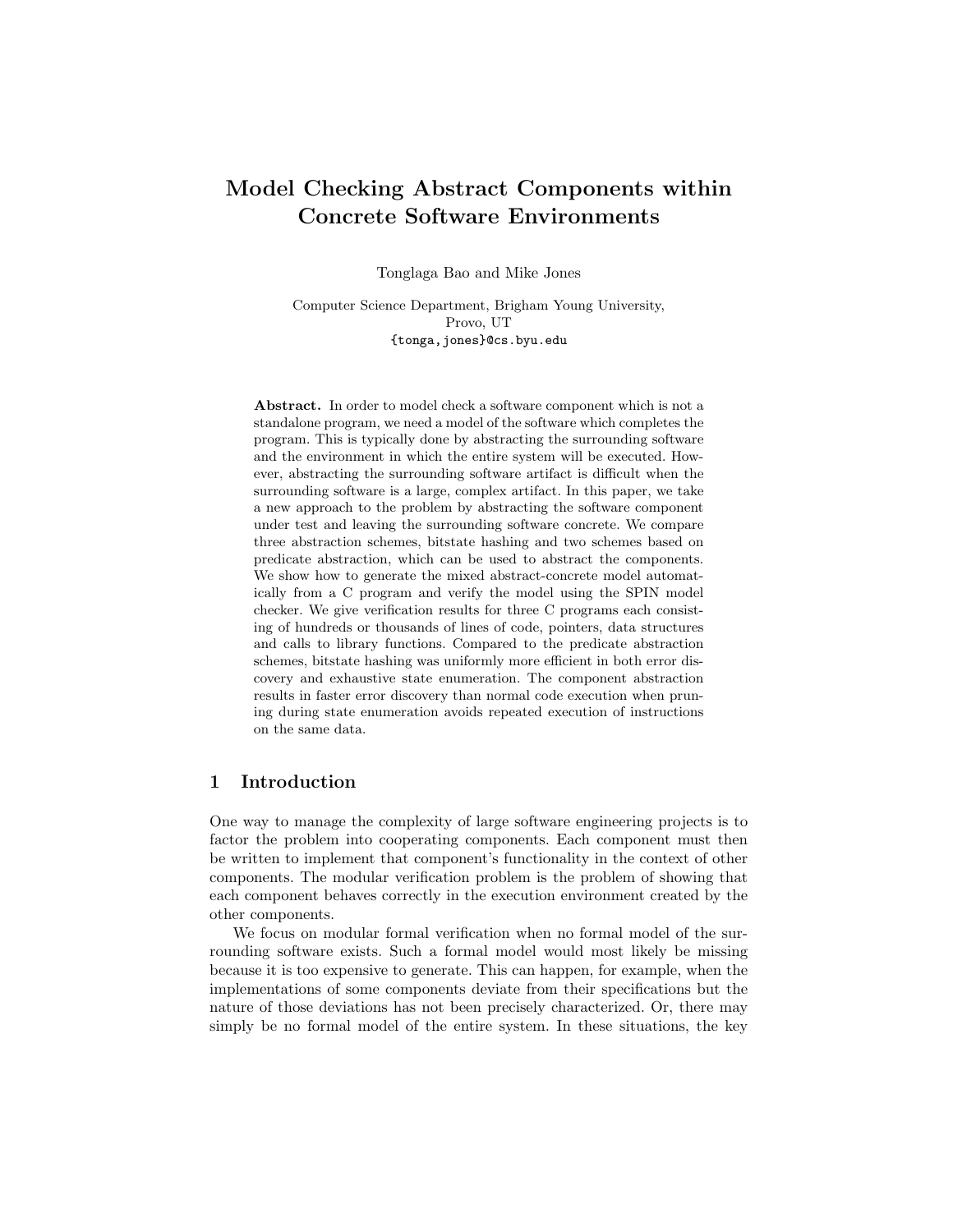verification question is: does the component under test satisfy a set of properties in the context provided by the other components even though there is no formal model of the other components?

Modular verification without a formal specification of the surrounding software is important to engineers who must implement and verify components for existing software. This problem can occur when existing software is upgraded or when software development organizations decide to use formal verification after having developed a significant amount of software. In these and similar cases, a technique is needed to verify formal properties of new components in the context of existing software.

Formal approaches to modular software verification have been proposed for quite some time. However, in every case, the component is left concrete while the environment is abstracted. This poses two problems. First, the component itself may be too complex to admit formal analysis without abstraction. Second, abstraction of the software environment requires a formal model of the software environment. This means that the surrounding software must be converted to a formal model during or before abstraction. For large software environment, this is prohibitively expensive.

Fortunately, a precise model does exist for every executable software artifact. This model, though difficult to describe analytically, is simply the behavior of the software on the computational platform on which it was intended to be executed. The idea of defining semantics through execution is not new and lies at the foundation of advances in explicit state-space representation model checking  $[12, 9, 6].$ 

Similarly, discovering the precise definition of software meaning through execution lies at the core of our approach. The main difficulty is creating an efficient interface between the abstract component and unabstracted surrounding software. The interface must be defined so that execution can be quickly passed to concrete software across the abstraction boundary. For example, overapproximation schemes are unsuitable because a single abstract state may represent thousands of concrete states–many of which are infeasible. Each of these concrete states would need to be passed and executed by the surrounding software.

In this paper, we present a new approach to component verification in which the component is abstracted and the environment is left concrete. We evaluate three abstraction techniques which are compatible with this approach to modular verification.

We have implemented our idea in the SPIN model checker [6]. Given a program written in C, we translate it to a model with PROMELA proctypes and C functions using an extension of the CIL compiler [10]. Abstract components are modeled by PROMELA proctypes and the surrounding software is left as C code with little modification.

Previously, Holzman and Joshi extended PROMELA to have better communication with programs written in C using the c code and c track mechanism. The C code enclosed inside a c code block is executed directly like a normal C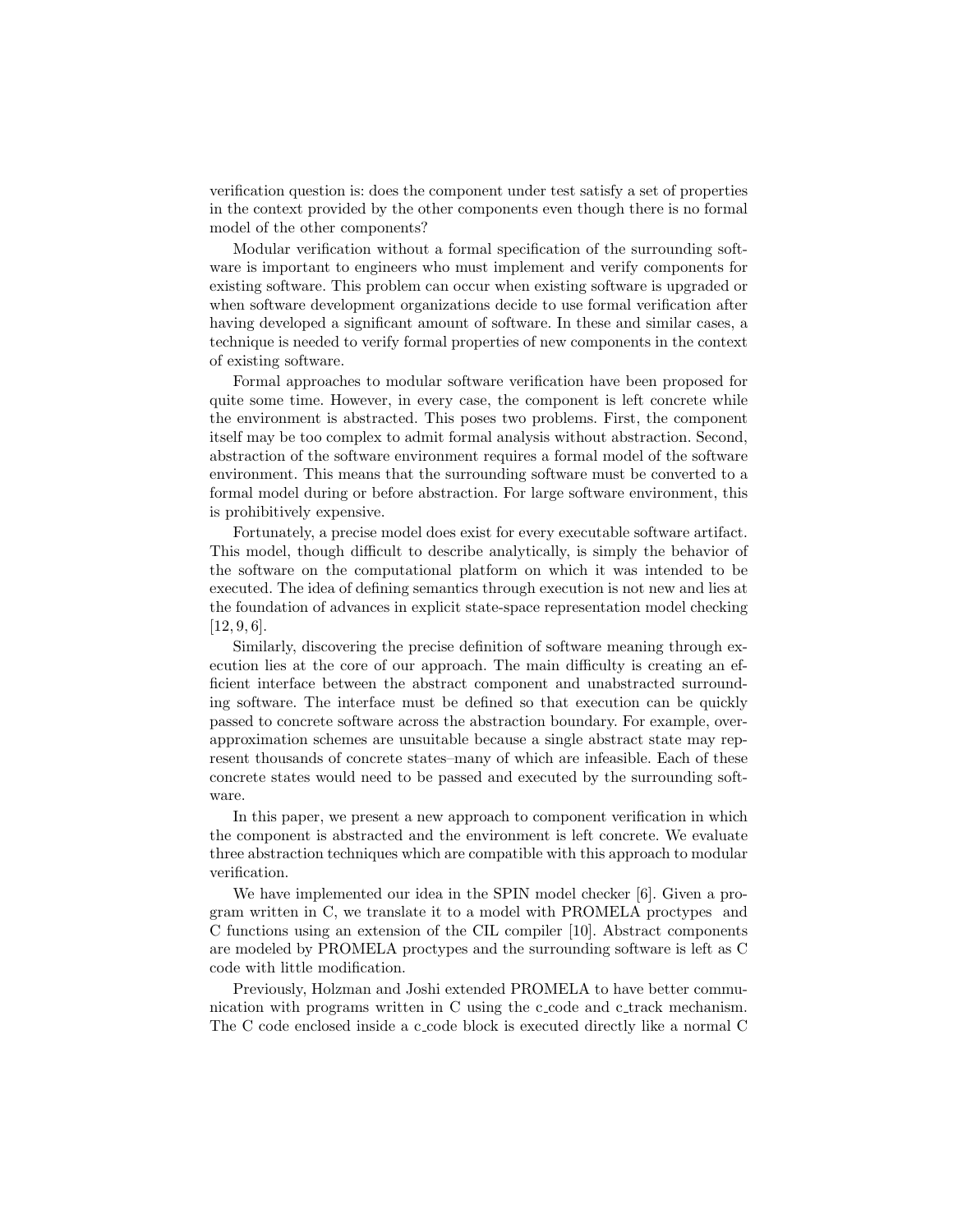program. The c track block encloses variables from the C program which will be tracked. Tracked variables are included in the PROMELA state vector. c track declarations can be marked as "matched" or "unmatched" to indicate that the variables will be stored into the hash table or not.

Inside a component, we translate branching instruction to PROMELA in order to expose the program control flow to the model checker. We use c code and c track mechanism. The environment is enclosed in c code block and the component is a mixed model with c code instructions interspersed with PROMELA instructions. In the component, variables are strategically tracked and matched in order to support data abstraction. When execution reaches the component boundary, the concrete state in the state exploration queue or stack can be passed directly to the software environment.

We tried three potential abstraction scheme with the component. The first one is described in [11]. It is an under-approximated abstraction scheme. Refinement is achieved by checking the preciseness of the abstraction through weakest pre-conditions. The second one is described in [8], in which refinement is obtained by checking the value range of the variables. Third one is abstraction through supertrace.

Our approach can verify software components that interact with complex surrounding software. For example, the surrounding software might contain mathematics for which first order logic theorem provers, as used in predicate abstraction, can provide no useful information. This can happen even for relatively simple operations like multiplying two variables or for more complex operations like exponentiation or trigonometry. The environment might also contain pointers and references which are too difficult to track in a formal semantic model. Our model runs without problem in these cases since we simply execute the environment instead of reasoning about it.

It would seem natural, at this point, to just execute the component instead of reasoning about it as well. After all, executing the environment sidesteps range of thorny semantic issues.

However, the surrounding software just provides the environment in which to verify the component so simply it, with no attempt at analysis or verification, is sufficient. But the component is the target of the verification effort, so tools, such as abstraction, to improve the utility verification effort are warranted.

Experimental results show this algorithm is indeed be able to deal with complex surrounding software with complex control structures and suggest that our algorithm can be used as a complementary method of testing to discover error faster by covering the state space faster. It is a good way to deal with programs that are too complex to be reasoned about by traditional model checking techniques.

Our test result shows abstracting the component using supertrace outperforms the other two abstraction schemes in terms of verification speed and error discovery speed. It also outperforms concrete execution in terms of error discovery speed when the state space includes many copies of the same large region of states. In this case, concrete state exploration still needs to execute the already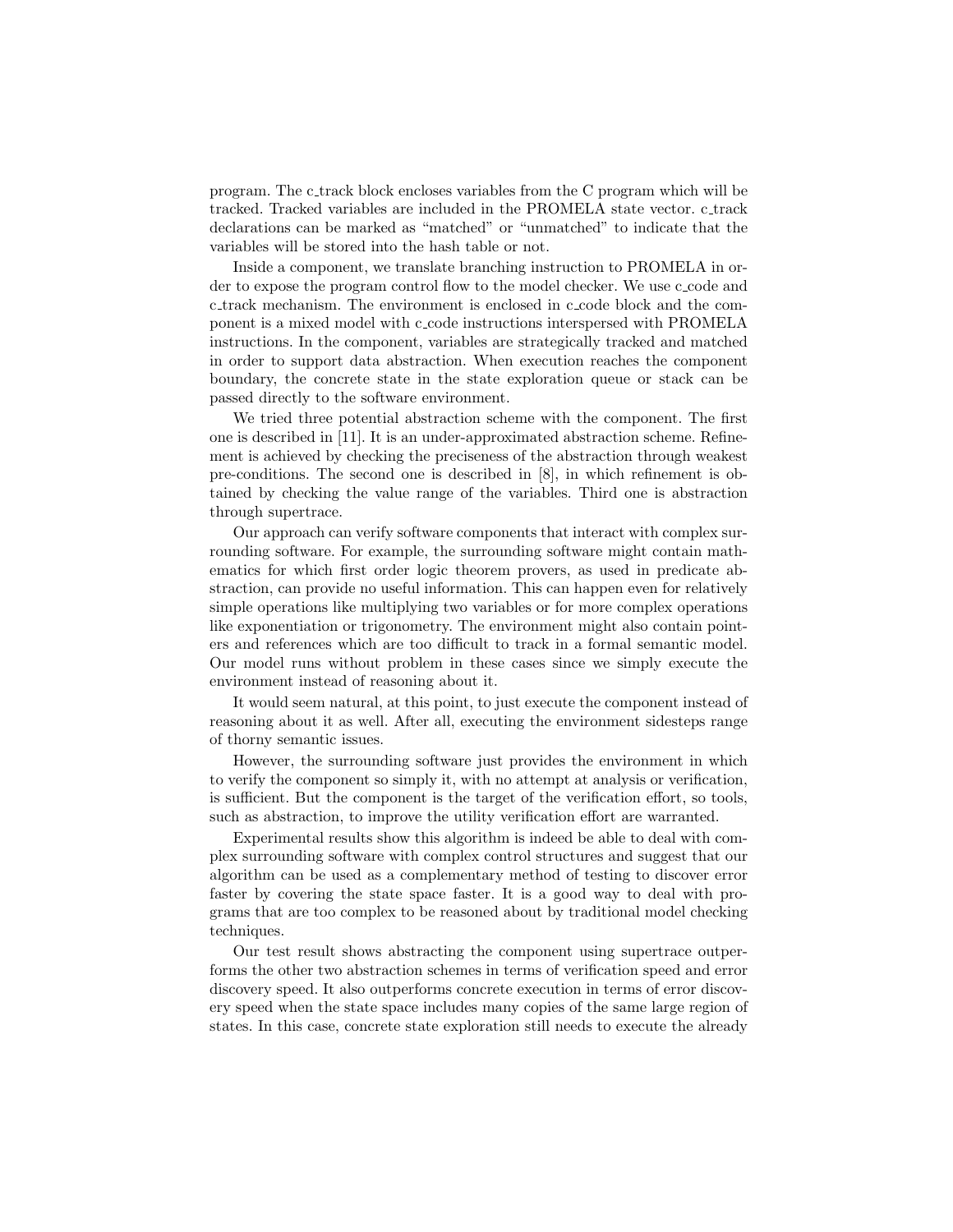visited states since it does not have a memory about what state is already visited. Abstraction, on the other hand, can jump out of the partial state space it already visited and start to explore new state space faster.

In the next section we survey closely related work in abstraction for explicit model checking and component-based verification. Section 3 contains an explicit model checking algorithm for exploring the state space of abstract components in concrete environments. Section 4 shows how we implement this approach in SPIN. Section 5 provides experimental results. We close with conclusions and ideas for future work in Section 6.

# 2 Related Work

In this section, we first discuss the prior work on which this work is built, then present related work in abstraction and environment generation.

One way to view this paper is an extension of Holzmann and Joshi's work on model-driven software verification. In [7], Holzmann and Joshi describe a method for mixing C code with PROMELA models such that data abstractions can be performed on C variables. We build on their work by creating an abstraction model for components based on data abstractions which under-approximate the state space.

Our approach to modeling the software environment is fundamentally different than that used by Holzmann and Joshi. While Holzmann and Joshi use PROMELA instructions as the test harness for C code, we use code from the surrounding software as the test harness. Our approach is appropriate when a PROMELA model of the surrounding software is too expensive to either build or execute. Our approach also admits the use of PROMELA as a test harness for parts of the system–such as for input from users.

In order to simplify the translation between branching instructions to PROME in components, we used the CIL [10] compiler to compile C programs into a C intermediate language, and then translate the resulting C intermediate language into PROMELA. CIL can compile all valid C programs into a few core syntactic constructs. This simplifies translation while allowing us to handle a large subset of C.

#### 2.1 Environment Generation

When verifying only part of a program, the problem of simulating the program environment can be split into two parts: generating the test harness and simulating the surrounding software. The test harness provides the inputs to the program. Most existing work in component verification combines these two problems together to provide an abstract environment to the program under test which simulates both the test harness and the surrounding software.

Bandera [4] divides a given java program into two parts: the unit under test and the environment. The component under test is verified concretely while the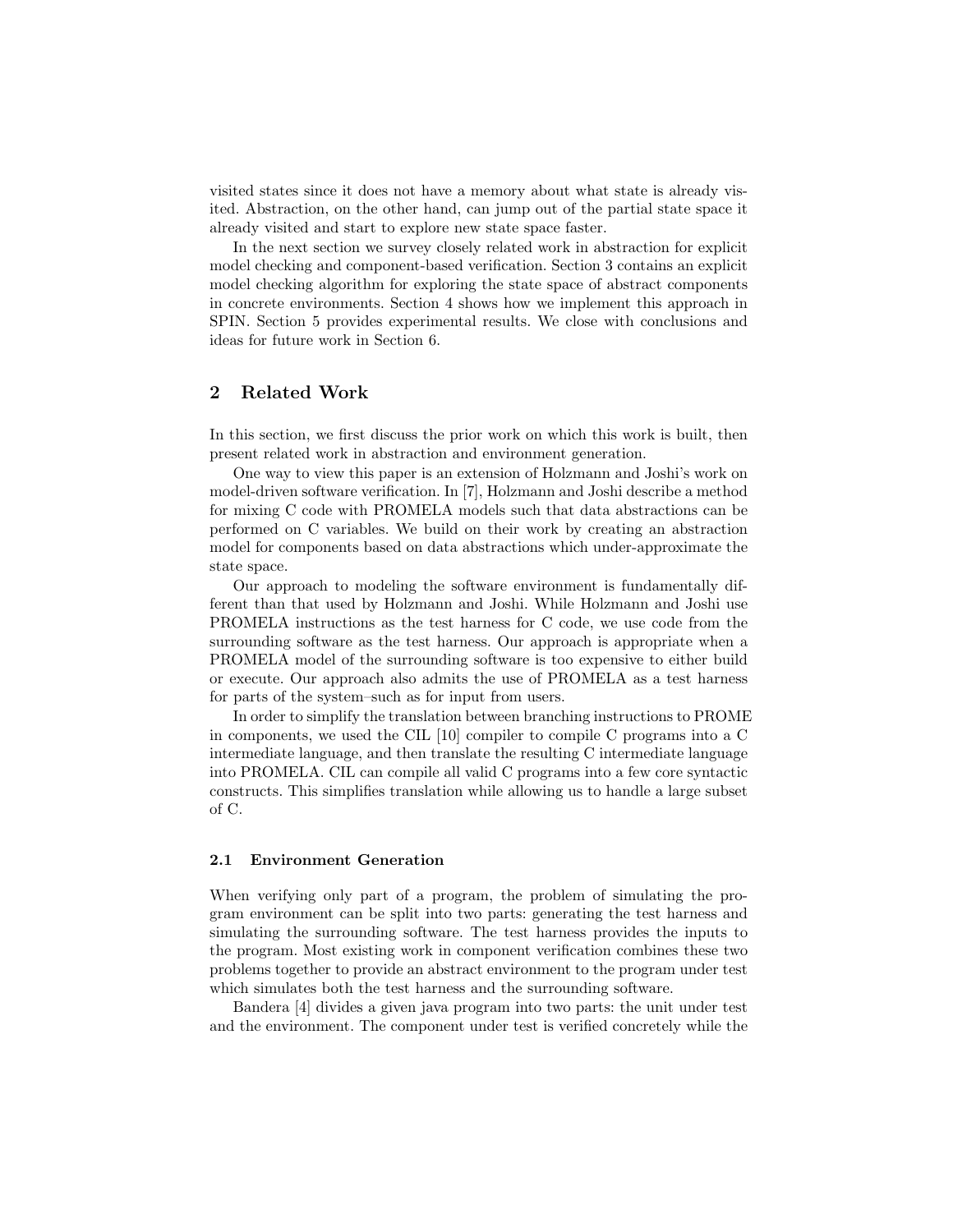environment is abstracted to provide the unit the necessary behaviors. The abstract environment is obtained through a specification written by the user or through the source code analysis. The drawbacks of this approach are: first, abstracting the environment is a time consuming and error prone process. Moreover, it is hard to avoid the semantic gap between the concrete environment and the abstract representation of it. Second, if the component under test is complex, then model checking it concretely might cause state space explosion.

Slam [2] is a software model checker developed by Ball et al. to verify Windows device drivers. A device driver is a program which communicates with the operating system kernel on behalf of a peripheral device such as a mouse or printer. The surrounding software for a device driver is the entire kernel, so device driver verification requires a model of the kernel in order to close the execution environment. Since the Windows kernel is a large, complex program with no formal specification, manually generating a formal model of the kernel is expensive and error-prone.

Instead, Ball et al. [1] generate kernel models via merging different abstractions of the kernel procedure. Slam selects a set of device drivers that utilize a specific kernel procedure. These drivers then used as a training set by linking each driver with this specific kernel procedure and executing it in Slam. Slam automatically generates Boolean abstractions for the kernel procedure with each device driver. The Boolean abstractions for the procedure can be extracted and merged to create a library of Boolean programs which are used to verify future device drivers which utilize that kernel procedure. In this work, we take a different approach. Instead of abstracting the kernel, we abstract the device driver and leave the kernel software concrete. In our approach, a device driver would be verified by abstracting the device driver then verifying the abstract model of it in the context of the actual Windows kernel. An external environment that generates IO requests to drive verification would also be needed.

#### 2.2 Abstraction

We abstract the component under test during verification. Abstraction is a widely studied topic in software model checking. Abstraction methods can be split based on whether they over approximate and under approximate the reachable states of a program. SLAM, which was mentioned previously, uses predicate abstraction [2] to abstract the device drivers and corresponding procedures in the kernel. SLAM uses over approximation abstraction techniques.

In this work, we need an abstraction scheme which stores abstract states in the hash table but uses concrete states in the queue of states to be expanded because this simplifies passing states between component and environment.

We have investigated three abstraction schemes which have this property: under approximation using predicates which requires a theorem prover for refinement, under approximation using predicates which do not require a theorem prover for refinement and bitstate hashing. Results for component verification using each of these abstractions are given later.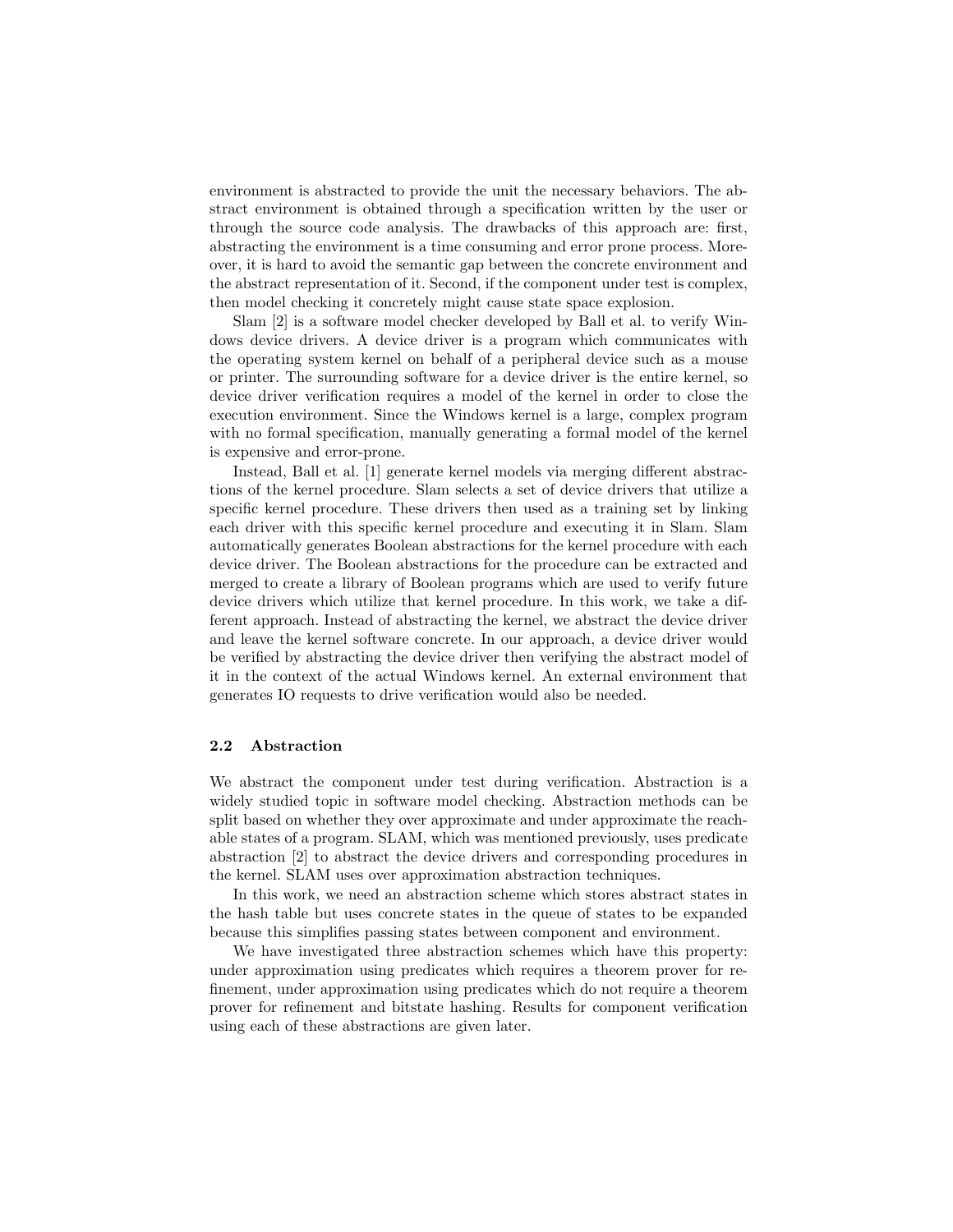Pasareanu et al. proposed an under approximation abstraction approach which uses predicates and a theorem prover to manage refinement [11]. They explore the concrete state space, push concrete states into the stack and store their corresponding abstract states into the hash table. Abstract states are generated by evaluating a set of predicates on variable values. The state vector includes one bit per predicate and each bit is set based on the predicate's truth value. Refinement is done by examining each transition relation in terms of the existing predicates. If the existing predicates do not imply the weakest pre-condition of the next state in terms of the current transition, then the abstraction is not precise and the weakest pre-condition is added into the existing predicate set. Otherwise, abstraction is precise and no refinement is necessary. Since the state exploration is driven only by reachable concretes states in the stack, the abstraction never introduces new behaviors to the system. The abstraction misses behaviors when two concrete states satisfy the same set of predicates but lead to different program states.

Kudra and Mercer hypothesized that under approximation with predicates could be made faster by eliminating the theorem prover in refinement checking [8]. Pasareanu posed the same hypothesis, but eliminated the theorem prover by always assuming that the abstraction is imprecise. Kudra and Mercer eliminated the theorem prover by picking predicates which can be evaluated without a first order logic theorem prover and tracking extra data required to test the validity of those predicates. For each abstract state, they store the minimum and maximum value of each variables. When the minimum and maximum value of a variable is different, then they know this abstract state corresponds to at least two concrete states and needs to be refined. Eventually, this method will explore all the concrete states. However, before exploring all the concrete states, it covers more of the state space in less time in order to find errors faster. For some programs, eliminating the theorem prover results in faster error discovery because states could be generated more quickly.

Bitstate hashing stores concrete states in the queue of states to be expanded, but represents visited states using a single bit (or small set of bits) in the hash table [5]. In bitstate hashing, the location for a state in the hash table is determined by applying a hash function directly to the entire state vector. The resulting value is used as an index into the hash table and the bit at that index is set to true to indicate that the state has been visited. This abstraction misses behaviors when two concrete states hash to the same value but result in different program behaviors.

For the purposes of this work, under approximating predicate abstraction and bit state hashing are the same process with the difference that predicates are used to hash states in predicate abstraction while a hash function is used to hash states in bit state hashing. In this sense, predicate abstraction is a semantically based abstraction in which well-chosen predicates differentiate concrete states based on their meaning while bit state hashing is purely a structural abstraction in which the meanings of data values are ignored by the hashing function.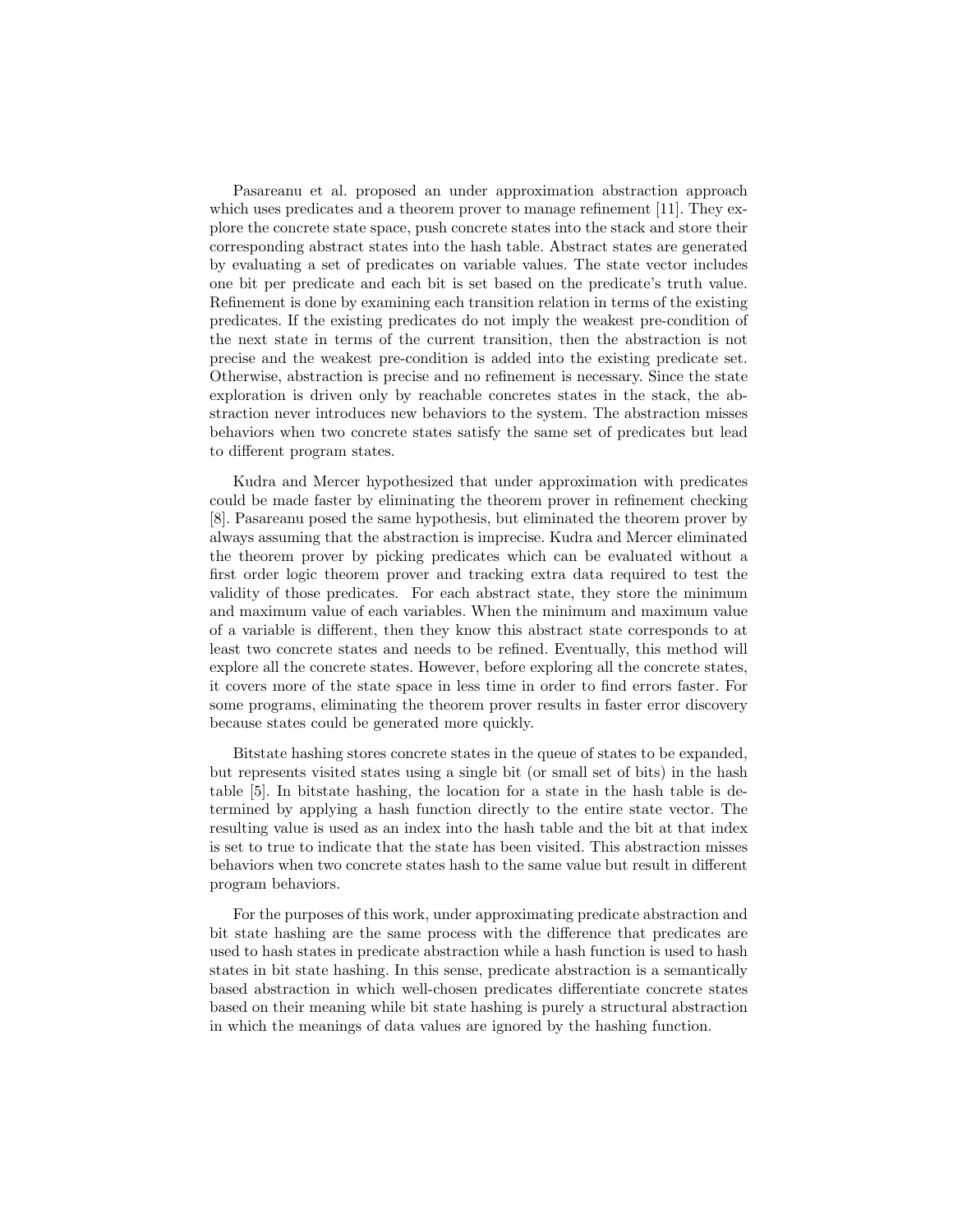# 3 Algorithm

In this section first we describe the state exploration algorithm, then we discuss how abstraction is done for components.

#### 3.1 State Exploration

Figure 1 shows our state enumeration algorithm for verifying abstract components in the context of concrete software. We have omitted property checking in order to simplify the presentation. Safety property checking can be added.

Given a program *prog*, we call the procedure **init** in line 1.  $\Phi$  stores the initial set of predicates in line 2. The initial set of predicates is all of the guards in the entire program.  $\Phi_{new}$  stores the set of new predicates used to refine the abstraction after each iteration and is initialized to the empty set in line 3. We check the starting instruction of the program in line 6. If the starting instruction is in the environment, then we execute instructions in the environment until control returns to the component. An instruction is in the environment if the state generated by that instruction is in the environment. The environment is specified as a range of program counter values, so an instruction is in the environment if it generates a state with a program counter value which lies outside that range. The environment execution functions returns the first state which lies in the component.

Now that we have a start state which lies in the component, we push it on the stack at line 8 and begin verification by calling the component function in line 9. When using predicate abstraction with refinement, we repeatedly verify the entire program until no refinement is necessary, as shown in line 10.

The component function is a variation of explicit state exploration in which abstract states are stored in the hash table, concrete states are stored in the stack and transitions which leave the component are serially executed without storing states. We obtain the transition out of the current state in line 19. If that transition exits the component, then we execute instructions in the environment until an instruction returns control to the component at line 20. The next state is generated by applying the current transition to the current state, line 21, or in the environment function at line 28. State exploration then continues by pushing the next state into the stack in line 22.

In the environment function, when the next instruction is in the environment, we will simply execute it at line 28. When the next instruction returns control to the component, we return the first state which lies in the component at line 31.

#### 3.2 Abstraction

The **abstract** function takes a concrete state s and returns an abstract state. abs denotes an abstract state represented by a bit vector. The algorithm requires an abstraction which stores concrete states in the stack and stores abstract states in the hash table. If abstract states are stored in the stack, then passing control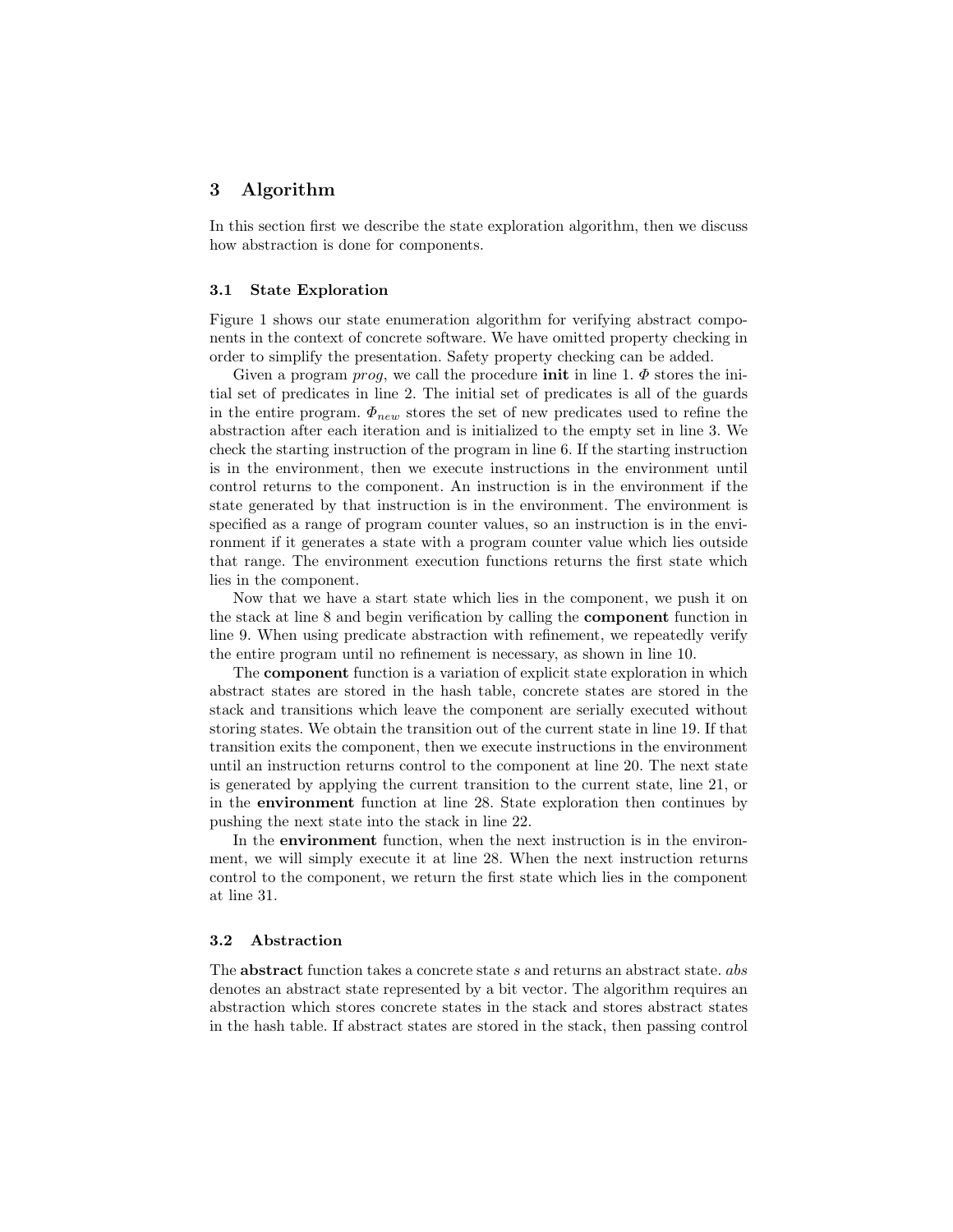```
1 proc init(prog)
2 \Phi := Guards(prog)
3 \Phi_{new} := \emptyset4 do
5 \Phi := \Phi \cup \Phi_{new}6 if start\_instr \in environment then
7 start\_state = environment(start\_instr, start\_state)8 push(start\_state)<br>9 component()component()
10 while \Phi_{new} \nsubseteq \Phi11 end
12
13 proc component()
14 while size(stack) != 015 cur\_state = \text{top}(\text{stack})16 \alpha = abstract (cur_state)
17 if (\alpha \notin \text{hash table})18 insert \alpha into hash table
19 cur\_inst = transition(cur\_state)20 if (cur\_inst \notin comp) next_state = environment (cur\_inst, cur\_state)21 else next\_state = cur\_inst(cur\_state)<br>22 push (next\_state)push (next_state)
23 else pop(stack)
24 end
25
26 proc environment(nst, state)<br>27 do
      do
28 next\_state = inst(state)<br>
29 inst = transition(next\_s)inst = transition (next-state)30 while (inst \in environment)31 return (inst(next_state))
32 end
```
Fig. 1. State enumeration algorithm that combines under-approximation with concrete execution.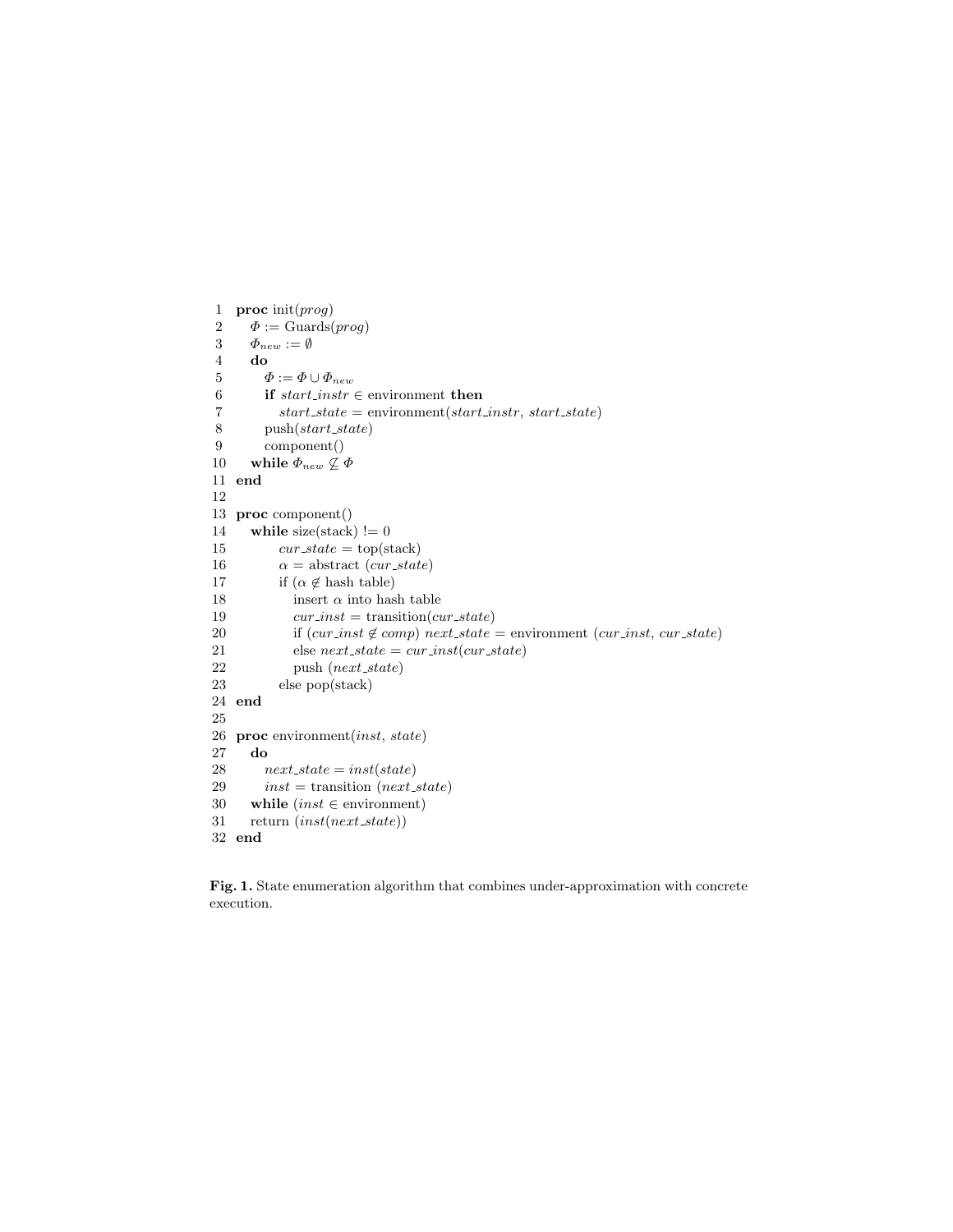between the component and environment at lines 7 and 20 of Figure 1 would be more difficult because we would need to create a concrete state which represents the abstract current state.

| 1 <b>proc</b> abstract(s)<br>foreach $\phi_i \in \Phi$ do<br>$\overline{2}$<br>if $\phi_i(s)$ then $abs_i := 1$<br>3<br>else $abs_i := 0$<br>4<br><b>if</b> (refinement check is not valid)<br>-5<br>addNewPreds $(\Phi_{new})$<br>6<br>return abs | 1 <b>proc</b> abstract(s)<br>$abs =$ hash $(s)$<br>$2^{\circ}$<br>return abs<br>3<br>4 end |
|----------------------------------------------------------------------------------------------------------------------------------------------------------------------------------------------------------------------------------------------------|--------------------------------------------------------------------------------------------|
| 8 end                                                                                                                                                                                                                                              |                                                                                            |
| a                                                                                                                                                                                                                                                  | c                                                                                          |

Fig. 2. Three abstraction schemes which store concrete states in the stack and abstract states in the hash table and are compatible with our approach to component verification. (a), (b) Predicate abstraction with or without a theorem prover as in [11] and [8], the difference being that the precision check at line 6 is done with or without a theorem prover. (c) Bit state hashing [5].

Figure 2 shows the abstractions which we have investigated as part of our component model in this paper. The first pair of abstractions, (a) and (b), are shown together because they differ only in the manner in which refinement is checked at line 6. In both cases, refinement is checked by determining if the abstraction of the previous state implies the abstraction of the next state with substitutions made using assignments in the instruction between the states. A detailed description can be found in [11] In Pasareanu's case, the validity of the implication is checked using an automatic theorem prover. In Kudra's case, the validity of the implication can be checked by determining if the variable's value falls within a certain range.

Figure 2(c) shows bitstate hashing interpreted as an abstraction function. This is included to clarify the relationship between bitstate hashing and predicate abstraction as used in our work. Bitstate hashing is an abstraction in which a hash function is used to compute the abstract state. The abstract state is not stored directly in the hash table, but is used as an address at which to set a bit indicating that a state with that hash code has been visited. Refinement is not possible using bitstate hashing so the predicate set  $\Phi_{new}$  is not updated and the while loop in line 10 of Figure 1 is simply ignored. However, bistate hashing can be made more precise by re-running the algorithm with a different hash function.

Each of the three abstractions in Figure 2 under approximate the state space. Every abstract state corresponds to at least one concrete state since the abstract function is only applied to already existing concrete states. States can be missed when two concrete states have the same abstract representation and only one of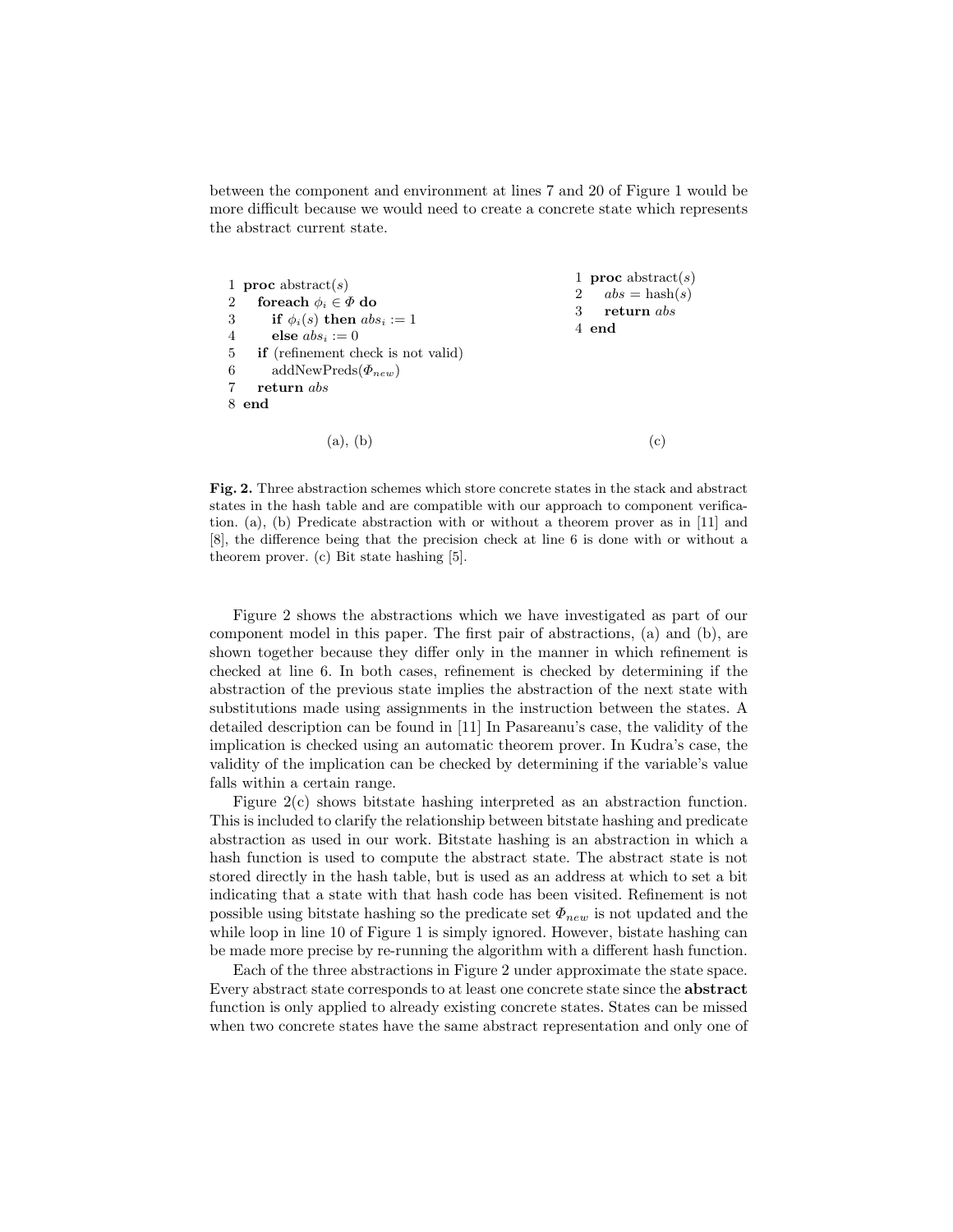them is expanded. Like other under-approximation techniques, every error found using our algorithm is a feasible error, but finding no errors does not guarantee that the component is error free.

For predicate abstraction, both with and without a theorem proving support, our under-approximation scheme can not be refined to include all behaviors of the system since we ignore system behaviors in the environment and these parts can not be included in the refinement check. More specifically, substituting the right side of an assignment for the left side of the assignment when that variable appears in the abstraction predicates can not be done safely for sequences of transitions that pass through the environment. Multiple syntactic substitutions for the transitions in the environment can mask program behavior and cause the precision check to succeed when behaviors have been ignored.

Interestingly, this loss of information in the precision check is adjustable. When the component grows to include the whole system, it is no longer required to chain together transitions in the syntactic substitution for the precision check and the refinement process works as described in [11]. A detailed discussion of the properties of refinement for predicate abstraction in the context of our component modeling method can be found in [3].

## 4 Implementation

We have implemented the algorithm in SPIN model checker using CIL for preprocessing of C code. For this implementation, we have assumed that a function is the basic unit of a component or the environment. In other words, each function in a C program either belongs entirely to the component or belongs entirely in the environment. We group interesting functions together to be verified as a single component, and group everything else into the environment.

Each function in the component is translated into a proctype in SPIN to be verified. The functions in environment remain unchanged as C functions. The details of how a function is translated into a SPIN proctype and how the SPIN proctypes interacts with the functions in the environment are discussed below.

SPIN supports embedded C code by providing five different primitives identified by the following keywords: c\_code, c\_track, c\_decl, c\_state, and c\_expr. Everything enclosed inside c\_code block is compiled directly by GCC then executed and interpreted as one atomic PROMELA state. c\_track specifies the C variables we want to track as part of the state vector. c\_track can be used with the Matched or UnMatched keywords. Matched variables are stored both in the state stack and hash table, while UnMatched variables are only stored in the state stack. For example

c track "&i" "sizeof(int)" "UnMatched"

indicates C variable i will be tracked but not matched, and

c\_track " $&i$ " "sizeof(int)" "Matched"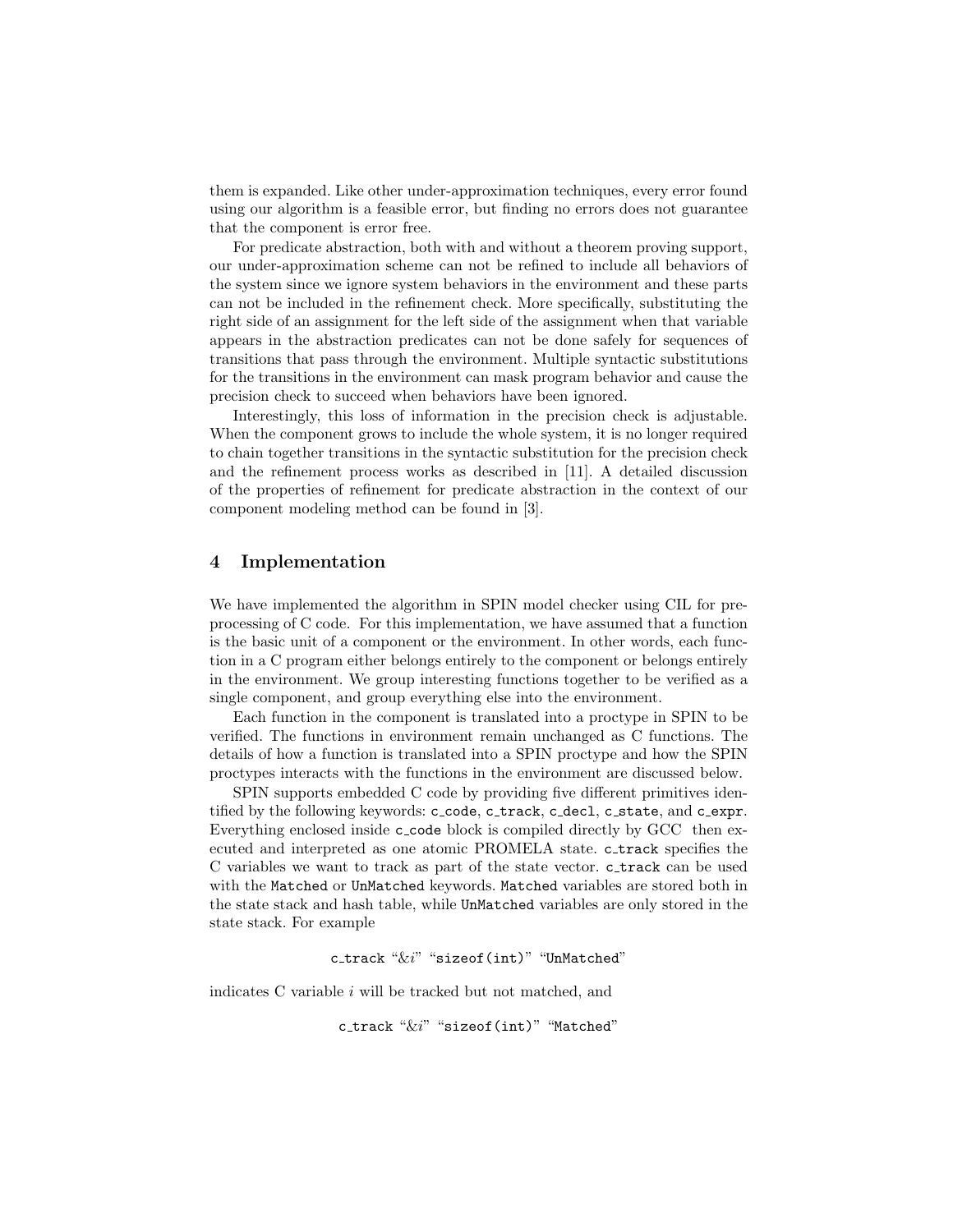```
1 main() {
2 int i;
3 for (i = 0; i < 10; i++)4 if (i == 4)5 break;
6 else i = i * 2;
7 }
```
Fig. 3. A simple C program.

```
1 c_decl{ int i; char abs[predNum];}
2 c track "&i" "sizeof(int)" "UnMatched"
3 c track "&abs" "sizeof(abs)" "Matched"
4 proctype main() {
5 do
6 :: c_expr{i < 10} \rightarrow c_code{i++; abstraction();}
7 if
8 :: c_expr\{i == 4\} \rightarrow \text{break};9 :: else -¿ c\_code[i = i * 2; abstraction();};
10 fi;
11 od;
12 }
13 c-code {
14 void abstraction(){
15 for (i = 0; i < predNum; i++)16 if (preds[i] == true)abs[i] = 1;17 else abs[i] = 0;18 }
19 };
```
Fig. 4. The promela code generated from the C code shown in figure 3

indicates i is both tracked and matched. A kind of forgetful data abstraction can be obtained by tracking a variable but not matching it [7].

If a C function is contained within the component, then we translate it into an equivalent PROMELA proctype by enclosing non-branching statements in c code blocks and translated branching statements into PROMELA. We do this in three steps.

First, we use CIL compiler to translate C into the C intermediate language (CIL)[10]. The CIL compiler compiles a valid C program into a C program which has a reduced number of syntactic constructs. By translating from C to a syntactic subset of C using CIL, we obtain a C program with simpler syntax, which makes translation from C to PROMELA much easier. We have implemented an extension of the CIL compiler to translate the CIL language into PROMELA.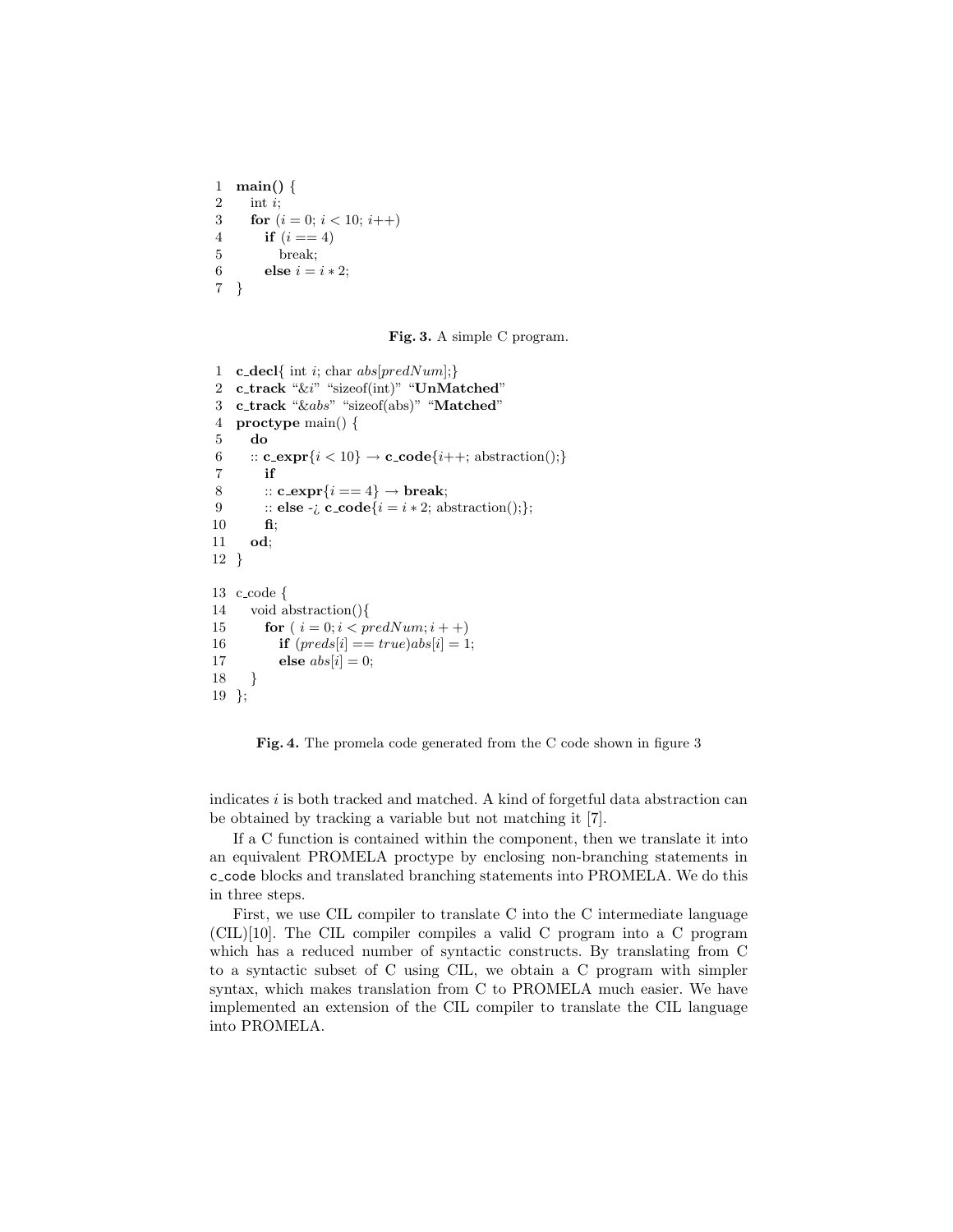Next, we enclose each non-branching statement of the component in a c<sub>racel</sub> block, so that every statement of the component is treated as a single PROMELA transition.

Finally, although each statement of the component is enclosed by a c<sub>-code</sub> block, control statements are translated entirely into PROMELA. This allows SPIN to mimic the branching structure of the component during verification.

As an example, consider the C code in Figure 3 which is translated into the PROMELA code shown in Figure 4 assuming the use of a predicate abstraction. Abstraction through bit state hashing is simple as it does not require additional arrays for predicates or their Boolean values. In Figure 4, predNum gives the number of predicates, abs[predNum] is a vector that contains abstract states, and preds[predNum] contains the given predicates. The function abstraction() on line 14 computes the abstraction by evaluating the predicates then storing their evaluation in the abs[i] vector of bits.

Predicate abstraction in the component is achieved by tracking and matching a bit vector. We declare an array of bits, called abs[], which are also marked as Matched. After every assignment statement or function call in the component, we insert a call to a C function named abstraction(). abstraction() checks the current set of predicates and sets the corresponding bit values in abs[]. We then store only the values of abs[] and ignore all other variables.

Abstraction through bit state hashing is achieved by using SPIN's built-in implementation of hashing.

The software environment is modeled by wrapping it in a single c\_code block. This means that segments of the environment are executed as needed by SPIN based on the behavior of the instructions in the component.

The next issue in the implementation is managing function calls within and between components and the environment. When translating C into a mixed Cand-PROMELA model, the most difficult problem is enforcing execution order in the presence of function calls. Since SPIN is designed to run concurrent code, we need to do some work to force it to avoid inappropriate interleavings in otherwise sequential programs. On the other hand, modeling concurrent components is more difficult because functions in the environment must support multiple active invocations. For purely sequential components and environments, there are four cases to consider depending on the location of the caller and the callee.

Inside a component, when a proctype calls a proctype, channels are used to enforce the order of the execution. An example is given in Figure 5. In Figure 5, proctype main calls proctype proc in line 7, and waits for proc to return at line 8. proctype proc signals the end of execution by pushing 1 into the channel at line 26. This signals the main process that it may resume execution.

When the code in a proctype calls a function in the environment, we pass an integer pointer rtnFunFlag with the function call. The callee indicates its return by setting rtnFunflag to 1 at the end of the function, at which time the caller continues execution. This is illustrated by figure 5 in lines 2 to 6 and line 16.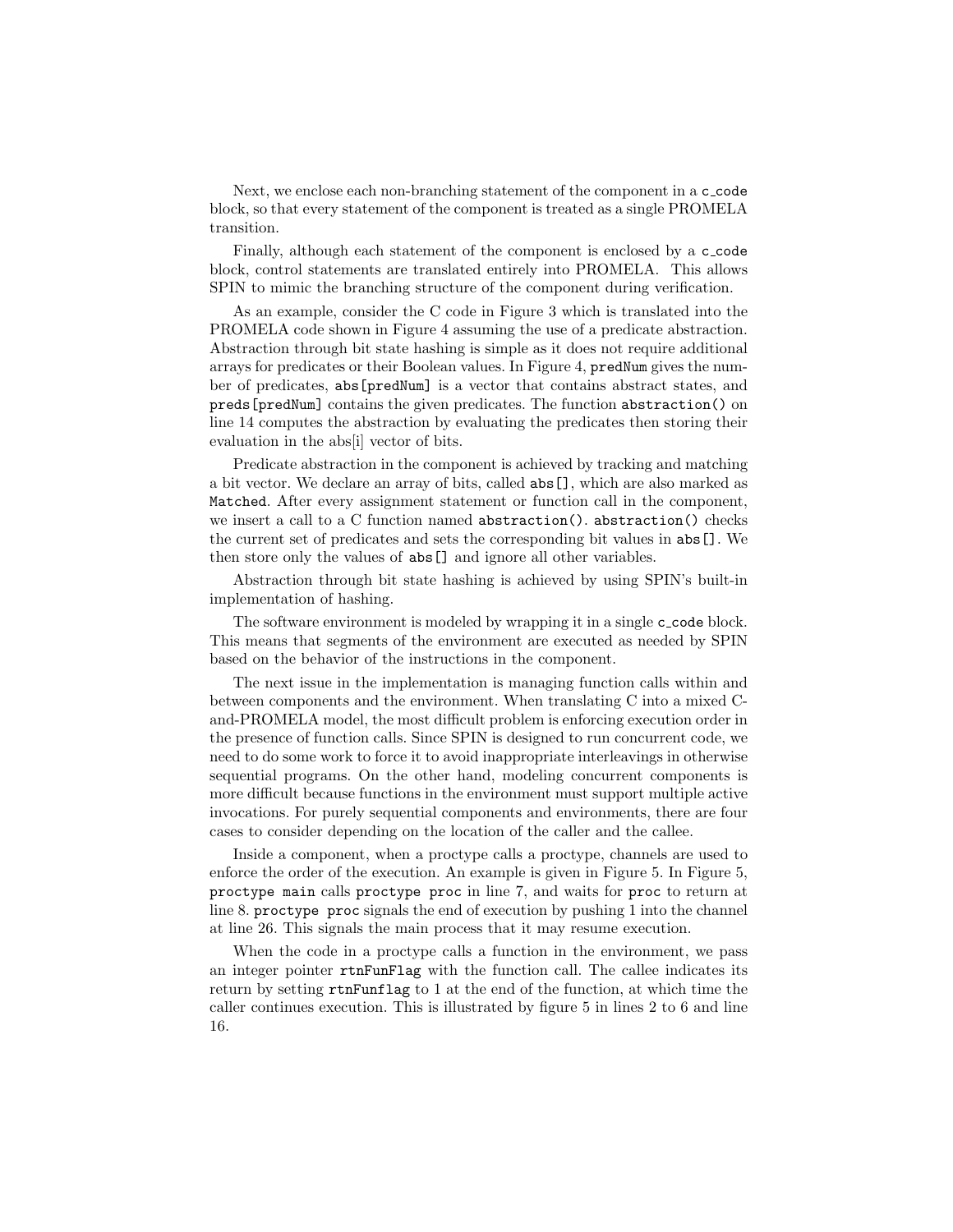The most difficult case is when a function in the environment calls a proctype in the component. Since the c code block is designed to be executed without interruption, if there is a call to a proctype in the middle, we must break out of the c code block and run the proctype using just straight C. In the code generated by the SPIN, we find that calling a proctype is translated into an addproc function. In line 13 of figure 5, we add an addproc function to invoke the corresponding proctype  $\mathsf{proc}$ . We pass the return program counter,  $pc$  value and function ID to proc so that it knows where to jump back to after execution. Then the caller function will jump out of the c<sub>-code</sub> block as shown in line 14. Then the proc begins execution and jumps back to the right place depending on the arguments.

When two functions in the environment call each other, it will be handled in unmodified C code with little additional effort. One important thing to note is that when a series of environment functions call each other, may be one of them may in turn call a function in the component, which means we need to stop execution in the environment immediately and return to the component. In this case it is important to keep a stack of function names and labels so that each environment function knows where to jump back after the component function returns back to the environment.

### 5 Results

The implementation of the algorithm allows us to take C code and model check parts of it. The C code can include complex data structures with pointers, and calls to library functions.

We choose three models to illustrate the result. They are matrix multiplication, sorting algorithms, and a program that simulates the operating system's dynamic storage allocator. The Matrix Multiplication and Sorting algorithm implementations are downloaded from the Internet. The dynamic storage allocator is taken from an assignment in an undergraduate operating system class.

Matrix Multiplication is a program that takes two matrices from the user and returns the product of those two matrices. This is an interesting problem for our component model because the code contains much data and many predicates, which makes it a good candidate for the predicate abstraction scheme. We supply 1000 pairs of matrices to the program. Each matrix has a user-defined number of column and rows. We insert an assert function to check that the dimension of the column of the first matrix equals to the row dimension of the second matrix. The result of the verification is shown in table 1.

In table 1, the first column gives the different abstraction schemes we test. PA+TP indicates predicate abstraction with theorem prover, and PA+NTP indicates predicate abstraction without theorem prover. In the first row, cLine is the number of lines of code in the component, eLine is the number of lines of code in the environment. There are also several library function calls which we do not include in the line number count. Matrix Multiplication uses library calls like "printf" and "assert". States is the total number of states generated from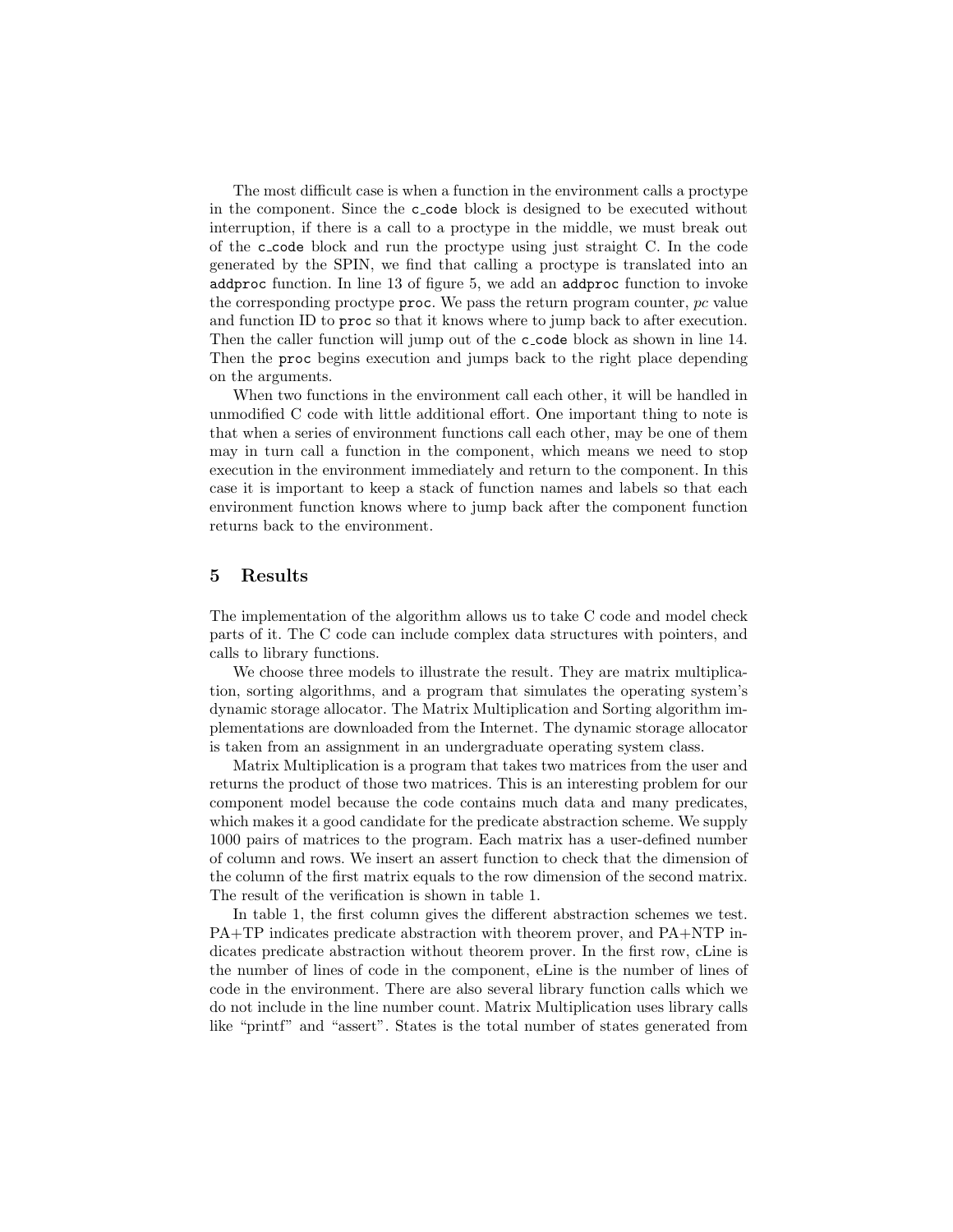```
1 proctype main() {<br>2 c_code{fun(rtnFu
 2 c_code{fun(rtnFunFlag, -1);};<br>3 do
         3 do
 4 :: c_expr{*rtnFunFlag == 1} rightarrow break;<br>5 :: else \rightarrow skip;
         \therefore else \rightarrow skip;
 \begin{matrix} 6 & \textbf{od}; \\ 7 & \textbf{run} \end{matrix}run proc();
 8 c ? 1;
9 }
10 c-code {
11 fun(int* rtnFunFlag, int callerLabel) {<br>12 if (callerLabel) goto label;
            if (callerLabel) goto label;
13 addproc(1);
\begin{tabular}{ll} 14 & \quad \  \  \, \text{goto end;}\\ 15 & \quad \  \  \, \text{label:2} \end{tabular}label:
16 *rtnFunFlag = 1;
17 end: ;
18 }
19 proctype proc(chan c, int callerID, int callerLabel) {
20 c_code{
21 if (callerID)\{<br>22 funarray\intfunarray[callerID](callerLabel);
23 goto end;
\begin{array}{cc} 24 & \phantom{0} \\ 25 & \phantom{0} \end{array}25\,26 c ! 1;
27 c_code { end: ; };
28 }
```
Fig. 5. Functions in C translated into PROMELA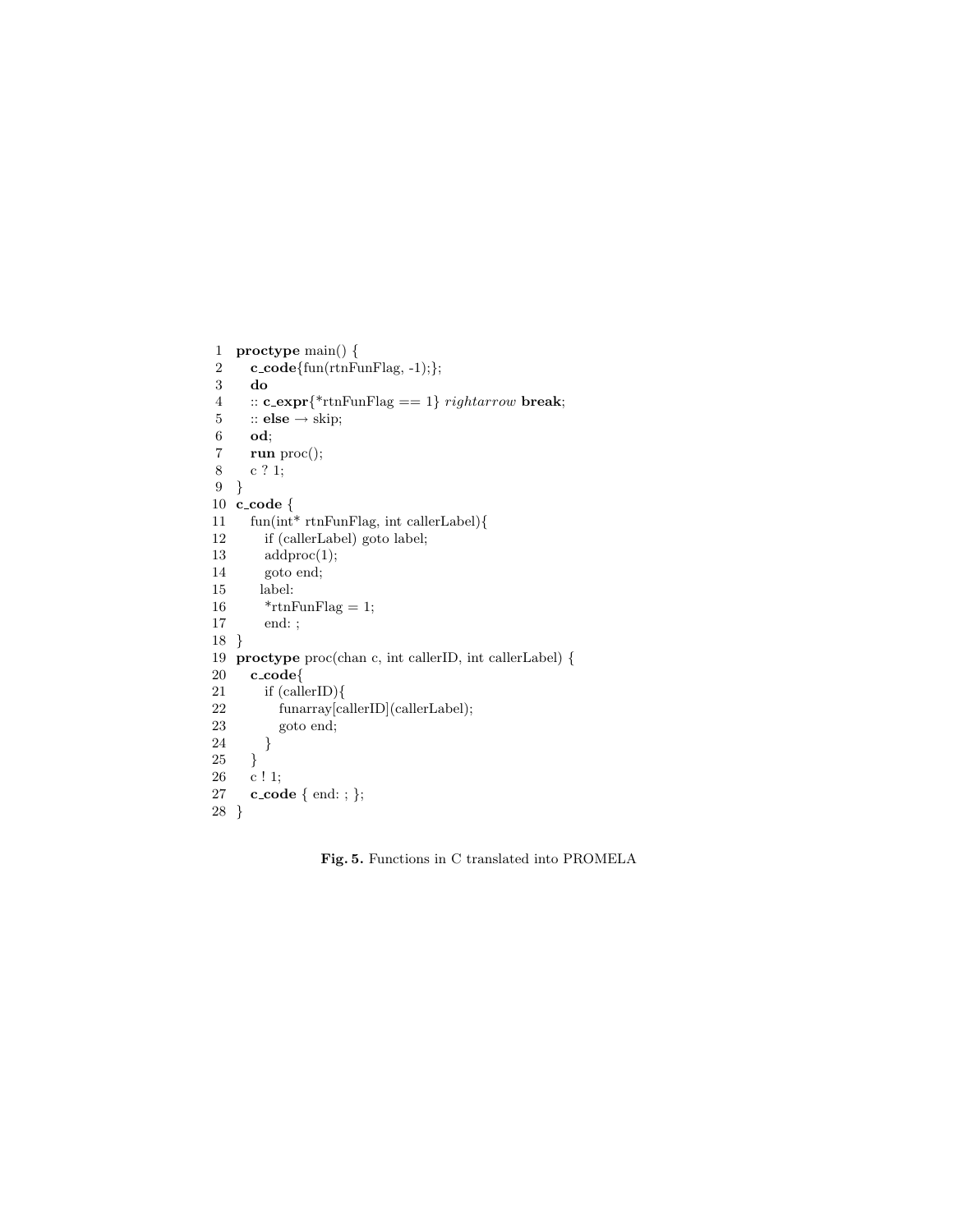the component, mem is amount of memory used to store the state space of the component, predicates is the total number of predicates used in the verification. Time is the total time needed to complete the verification without seeded errors, and eTime stands for total time to find seeded error. Match shows the number of states that are matched inside the hash table. We group several functions that do the main computation together to compose the component and leave the rest of the software as the environment. This model consists of total of 5 million states. Bit state hashing performs best in matrix multiplication. Both of the other two algorithms fail to explore the total state space or find errors in the given time and space limit.

Table 2 also contains results for the matrix multiplication model, but this time we decrease the size of the component and increase the size of the environment by 80 lines. All three algorithms run to completion for this model. Observe that bitstate hashing generates the least number of states while TA+NTP generates the most. That is because bitstate hashing only needs one iteration of the entire program, but the other two do a refinement on their abstractions and continue exploring the whole state space until the state space covers all concrete states. PA+TP is the slowest in both error discovery and generating the whole state space. That is because it has to call the theorem prover to decide which, if any new predicates are needed for the refinement.

Table 3 shows the results for verifying a C model called sorting. It consists of several different sort algorithms. They are selection sort, insertion sort, bubble sort, and quick sort. We pick selection sort as a component. The property we check is asserting a value is less than the value after it in a list after returning back from the sorting functions. As the above models, bitstate hashing again outperforms the other two abstraction schemes.

Table 1. Matrix Multiplication, All Times in Seconds, Memory in MB, INFI indicates the result is not known because either time or space limitation is reached

|                            |  |                   | matrix cLine eLine states mem predicates time eTime match |                      |                     |
|----------------------------|--|-------------------|-----------------------------------------------------------|----------------------|---------------------|
| bitstate                   |  | 120 270 5.3M 744  |                                                           | $0 \t21 \t0.21 \t14$ |                     |
| $PA+TP$                    |  | 120 270 INFI INFI |                                                           |                      | INFI INFI INFI INFI |
| PA+NTP   120 270 INFI INFI |  |                   |                                                           | INFI INFI INFI INFI  |                     |

Table 2. Matrix Multiplication with smaller component, All Times in Seconds, Memory in MB

| matrix   |  |                   | cLine eLine states mem predicates time eTime match |         |              |                   |
|----------|--|-------------------|----------------------------------------------------|---------|--------------|-------------------|
| bitstate |  | 40 350 3718 2     |                                                    |         |              | 0,0.01,0.001,0.00 |
| $PA+TP$  |  | 40 350 12095 54   |                                                    | 102 170 | 41           | 198               |
| $PA+NTP$ |  | 40 350 192516 111 |                                                    |         | 101 5.1 0.08 | 100               |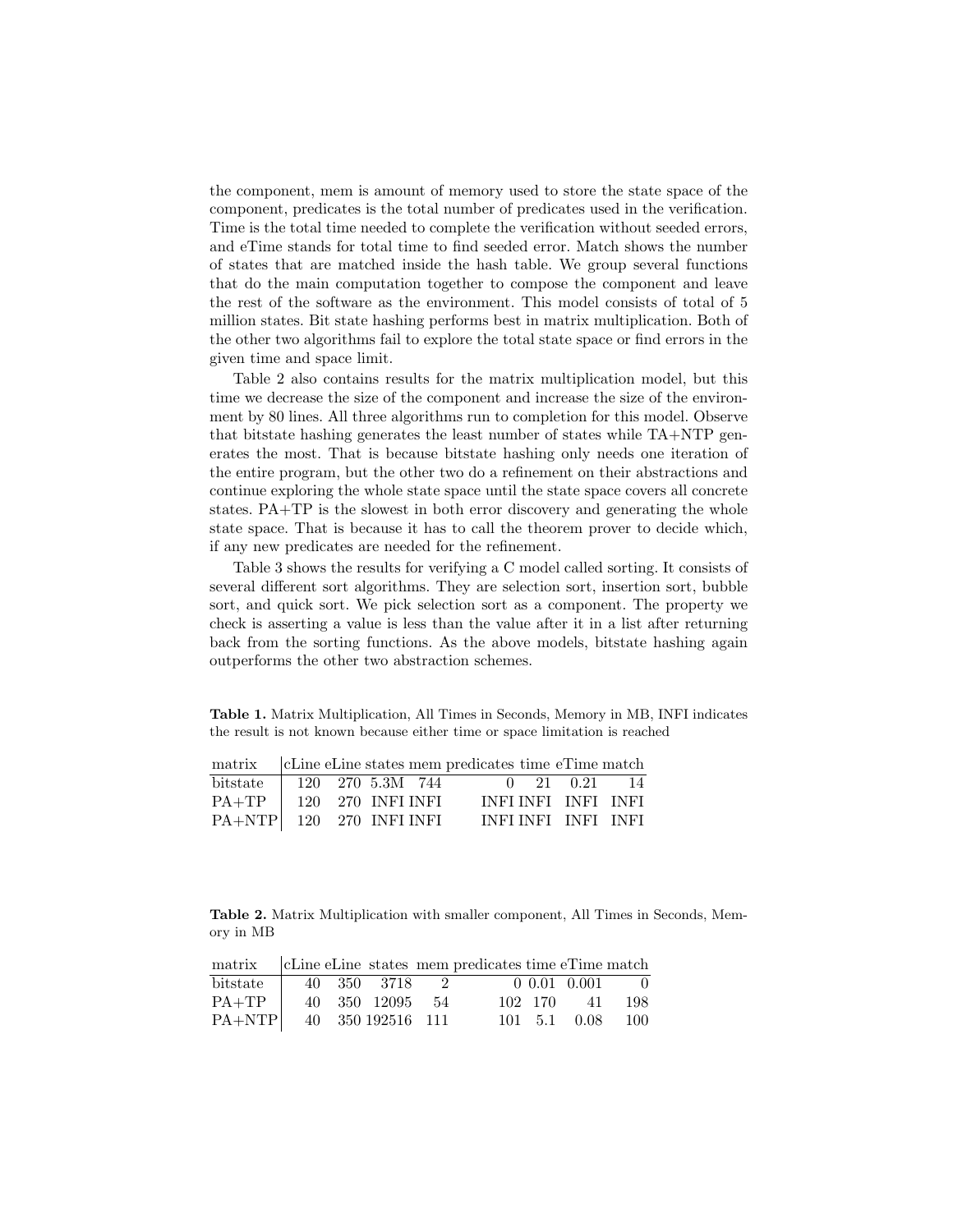Table 3. Sorting Model, All Times in Seconds, Memory in MB

| sorting     |  |                   | cLine eLine states mem predicates time eTime match |        |                    |          |
|-------------|--|-------------------|----------------------------------------------------|--------|--------------------|----------|
| $bits$ tate |  | 44 110 8226 86    |                                                    |        | $0\;\;0.73\;\;0.2$ | - 0      |
| $PA+TP$     |  | 44 110 INFI INFI  |                                                    |        | INFI INFI 41 INFI  |          |
| $PA+NTP$    |  | 40 110 491830 405 |                                                    | 449 51 |                    | 3.5 8604 |

Table 4. Malloc Model, All Times in Seconds, Memory in MB

| malloc   |          | cLine eLine matched time |       |
|----------|----------|--------------------------|-------|
| bitstate | 100 2000 | 10                       | -1.2  |
| concrete | 0 2100   |                          | 0 169 |

Table 5. Malloc Model, All Times in Seconds, Memory in MB

| malloc   |        |                 | cLine eLine states matched time |       |
|----------|--------|-----------------|---------------------------------|-------|
| bitstate |        | 400 1700 142352 |                                 | 8 53  |
| concrete | 0 2100 | $^{\prime}$     |                                 | 0 169 |

In all the above models, bitstate hashing is by far more efficient than the other abstraction techniques. In fact, in the previous models, concrete exploration will be even more effective than bitstate hashing. However, there are several advantages to explore and store abstract states instead of simply executing them concretely. One advantage is through abstraction, the state space is covered faster because previously visited regions of the state space can be avoided through duplicate state detection using the bittable.

In table[?], we have a larger model that simulates part of an operating system which allocates, reallocates, and frees blocks of memory. This code has a bigger and more complex environment compared with the other two models. In this model, the component is 100 lines of codes and the environment is 2000 lines of codes. Both the component and environment uses library calls like "malloc", "realloc" etc. These libraries plus the environment make it difficult to model the code formally. By concretely executing them, we don't need a formal model of them.

We add a loop to make part of the code executes repeatedly, and we put an assert function outside of the loop. The purpose of doing that is to see if bitstate hashing can find an error faster than concrete exploration by recognizing already visited states and going to another part of the state space. The experimental result shows that it takes concrete exploration 169 seconds to discover the error, but bitstate hashing find it in only 1.2 seconds. The reason for that is bitstate hashing is able to track the states. When it sees an already explored state, it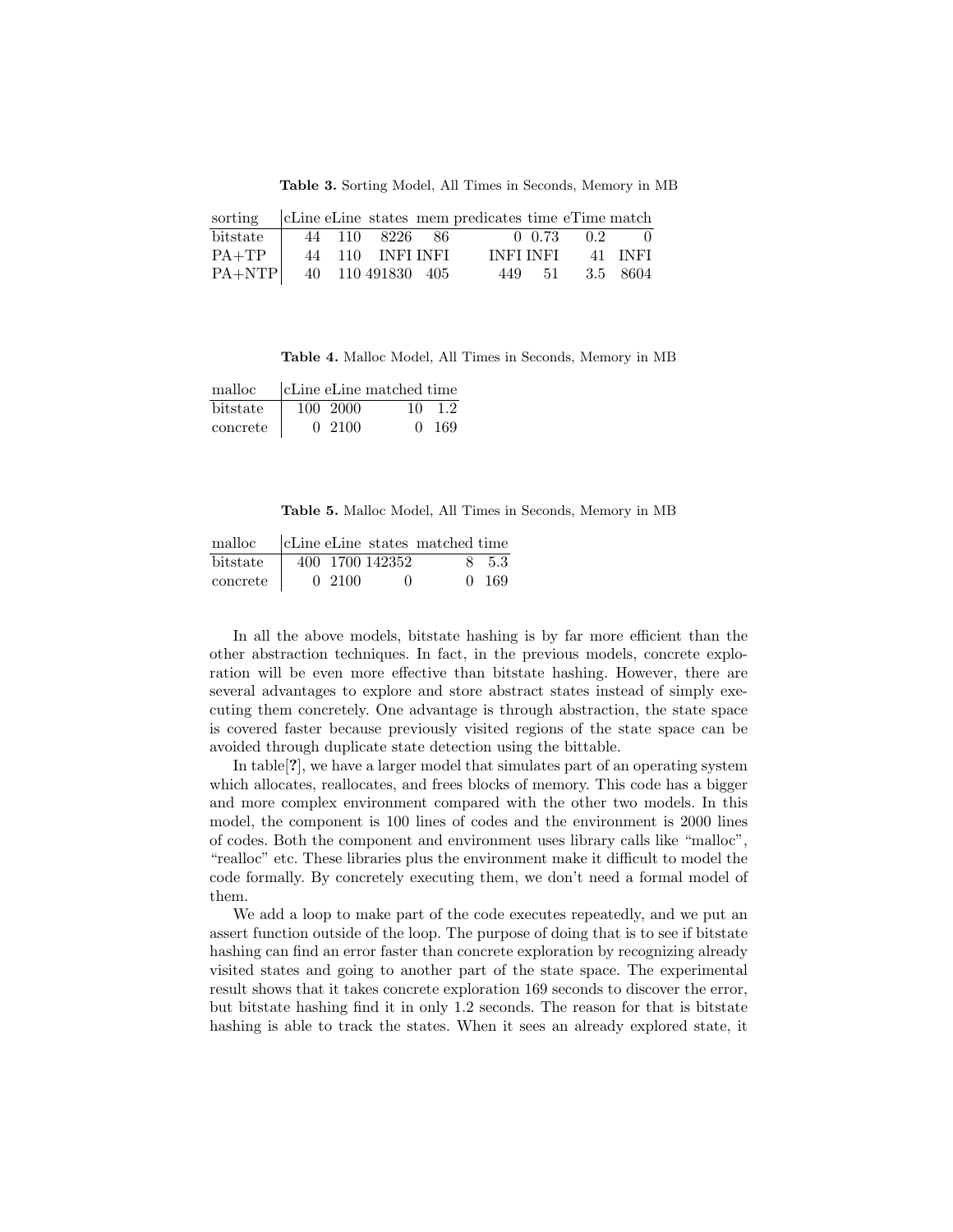will backtrack and explore the other part of the state space. Table [?] shows a similar result. In this test, we increase the size of the component. Bitstate algorithm again finds error faster than concrete exploration.

# 6 Conclusion and Future Work

In this paper, we have presented a technique for component-based verification that supports abstraction of the component under test rather than the environment in which the component is embedded. The abstraction can be applied when the source code for, but not a model of, the surrounding software is available.

The main purpose of this approach to abstraction is to save space and time by verifying only the part of the program under test rather than reasoning about the entire program. This approach assumes that errors which occur outside of the component under test are irrelevant and can be ignored. The focus is on detecting errors which are located inside the component, but which may have been caused by behaviors outside the component. Similarly, errors detected in the context of a specific software environment say nothing about errors in the context of even a slightly different software environment. The salient assumption here is that errors within a specific environment are of more interest than errors that exist in a family of environments.

Experimental result shows that we can verify a C program with the SPIN model checker automatically with little change to the original software. This software also can run in complex environments and call any library function.We abstract the component under test. The experiments suggest that bitstate hashing is the most efficient abstraction for this approach to component verification. Abstraction based on predicates did not reduce the abstract state space enough to justify the additional time to interpret states using predicates. The experiments also demonstrate that errors can be found in abstracted components more quickly than errors can be found by simply executing the component. This happens when the model checker prunes the search during state enumeration. Abstraction of components finds errors more quickly than executing the component as is when the state space includes many copies of the same large region of states. In this case, concrete state exploration still needs to execute the already visited states since it does not have a memory about what state is already visited. Abstraction, on the other hand, can jump out of the partial state space it already visited and start to explore new state space faster. Of the three abstraction methods we used, bitstate hashing found errors in the least time, mostly because it does not need a refinement.

We have not yet investigated methods for extracting components from software. Instead, we have simply assumed that the component is given by a set of pc values. One avenue for future work is developing methods for extracting useful components from software based on a set of verification properties. Future work also includes investigating other abstraction schemes and extending the implementation to handle concurrent software.